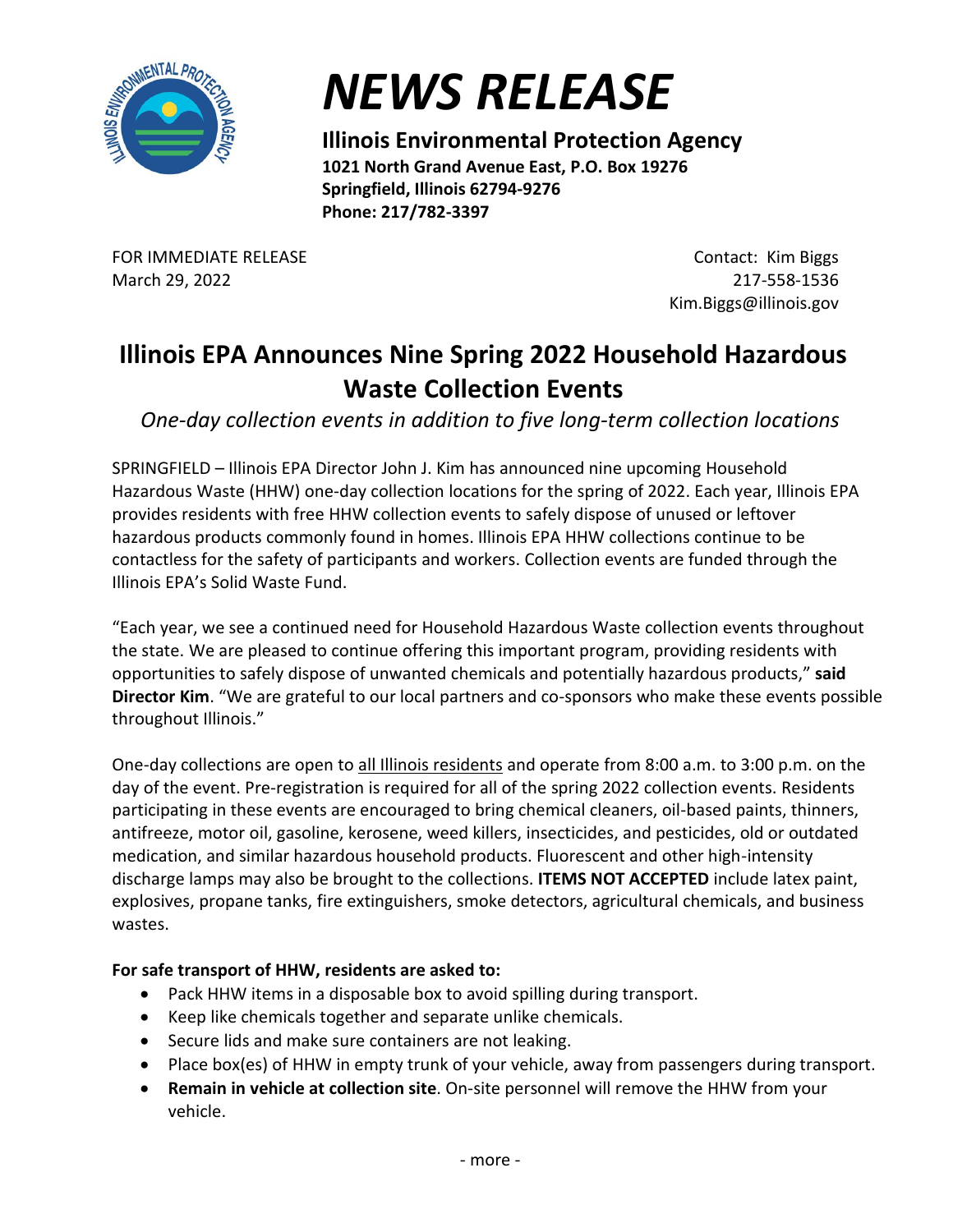A complete list of wastes that are and are not accepted is available online at [https://www2.illinois.gov/epa/topics/waste-management/waste-disposal/household-hazardous](https://www2.illinois.gov/epa/topics/waste-management/waste-disposal/household-hazardous-waste/Pages/acceptable-wastes.aspx)[waste/Pages/acceptable-wastes.aspx.](https://www2.illinois.gov/epa/topics/waste-management/waste-disposal/household-hazardous-waste/Pages/acceptable-wastes.aspx) The spring 2022 one-day collections are scheduled on Saturdays as follows:

| <b>DATE</b>                                                                    | <b>LOCATION</b>                                      | <b>ADDRESS</b>                                 | <b>Public Contact</b> |
|--------------------------------------------------------------------------------|------------------------------------------------------|------------------------------------------------|-----------------------|
| April 9                                                                        | Champaign                                            | SE Quad Parking Lot                            | Susan Monte:          |
|                                                                                | <b>Champaign County</b>                              | U of I State Farm Center                       | 217-819-4127          |
|                                                                                | Pre-Register:                                        | 1800 South First Street                        |                       |
|                                                                                | https://www.hhwevent.simplybook.                     | Champaign, IL 61820                            |                       |
|                                                                                | me/v2/                                               |                                                |                       |
| May 14                                                                         | <b>Mattoon</b>                                       | <b>Coles County Memorial Airport</b>           | Sara Mummel:          |
|                                                                                | Coles County                                         | 432 Airport Road                               | 217-348-0521          |
|                                                                                | Pre-Register:                                        | Mattoon, IL 61938                              |                       |
|                                                                                | https://www.co.coles.il.us/events/                   |                                                |                       |
| May 14                                                                         | Peoria                                               | <b>Expo Gardens</b>                            | Rebecca               |
|                                                                                | Peoria County                                        | 1601 West Northmoor                            | Conttrell:            |
|                                                                                | Pre-Register:                                        | Peoria, IL 61614                               | 309-679-6156          |
|                                                                                | www.peoriacounty.gov/recycle                         |                                                |                       |
| May 21                                                                         | <b>Ottawa</b>                                        | LaSalle County Court House                     | <b>Brian Gift:</b>    |
|                                                                                | LaSalle County                                       | 707 East Etna Road                             | 815-434-8666          |
|                                                                                | Pre-Register:                                        | Ottawa, IL 61350                               |                       |
|                                                                                | https://events.juvare.com/IL-                        |                                                |                       |
|                                                                                | IDPH/405bd6a4-43fc-4914-a10c-                        |                                                |                       |
|                                                                                | 1820077f35a1/                                        |                                                |                       |
| June 4                                                                         | <b>Carbondale</b>                                    | <b>SIUC Arena Parking Log</b>                  | Kassidy Phoenix       |
|                                                                                | Jackson County                                       | 1400 Arena Drive                               | Stevens:              |
|                                                                                | Pre-Register:                                        | Carbondale, IL 62903                           | 618-684-3143          |
|                                                                                | https://JCHDonline.as.me/ShredMe                     |                                                | x136                  |
|                                                                                | d2022                                                |                                                |                       |
| June 4                                                                         | <b>Macomb</b>                                        | <b>Western Illinois University</b>             | Ben Thompson:         |
|                                                                                | <b>McDonough County</b>                              | 306 West University Drive                      | 309-837-9951          |
|                                                                                | Pre-Register:                                        | Macomb, IL 61455                               | x2002                 |
|                                                                                | https://tinyurl.com/MCHHW2022                        |                                                |                       |
| June 11                                                                        | <b>Mount Carroll</b>                                 | <b>Highway Garage Building</b>                 | Mark Maidak:          |
|                                                                                | <b>Carroll County</b>                                | 10735 Mill Road                                | 815-718-0238          |
|                                                                                | Pre-Register: Link TBA                               | Mt. Carroll, IL 61053                          |                       |
| June 25                                                                        | <b>Taylorville</b>                                   | <b>Christian County Fairgrounds</b>            | Vince Harris:         |
|                                                                                | <b>Christian County</b>                              | 1716 West Spresser Street                      | 217-287-2334          |
|                                                                                | Pre-Register: Link TBA                               | Taylorville, IL 62568                          |                       |
| June 25                                                                        | <b>Crystal Lake</b>                                  | Prairie Ridge High School<br>6000 Dvorak Drive | Kelli Boeckmann:      |
|                                                                                | <b>McHenry County</b>                                |                                                | 815-334-4585          |
|                                                                                | Pre-Register:                                        | Crystal Lake, IL 60012                         |                       |
|                                                                                | https://mchenrycountyhhwevent.as<br>.me/schedule.php |                                                |                       |
|                                                                                |                                                      |                                                |                       |
| *NOTE: All one-day collection events for spring 2022 require pre-registration. |                                                      |                                                |                       |